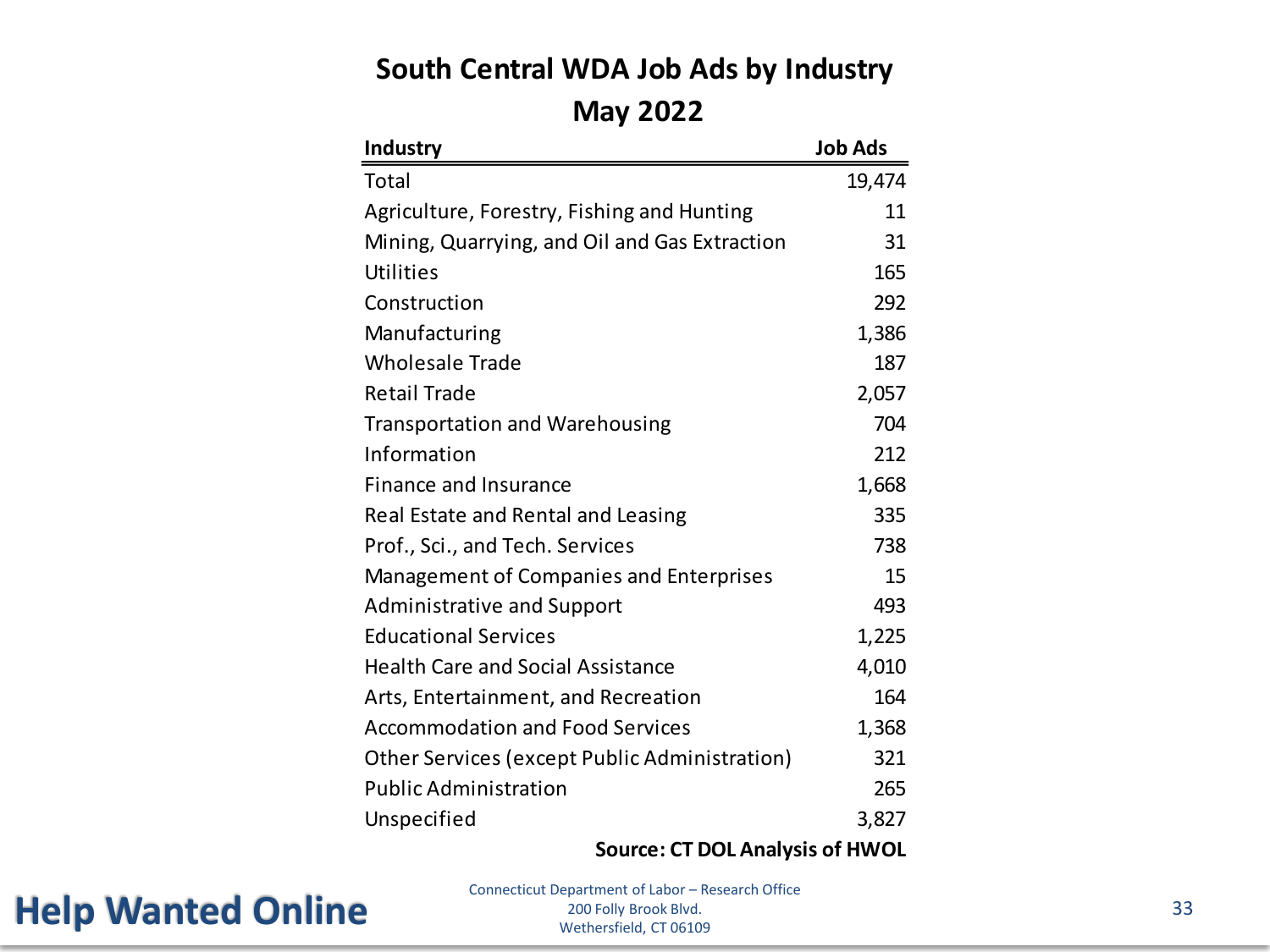### South Central WDA Job Ads by Location

| <b>Location</b>       | <b>Postings</b> | <b>Location</b>   | <b>Postings</b> |
|-----------------------|-----------------|-------------------|-----------------|
| <b>New Haven</b>      | 6,094           | Wallingford       | 1,792           |
| Middletown            | 1,516           | Milford           | 1,369           |
| Meriden               | 1,230           | North Haven       | 945             |
| Hamden                | 916             | <b>West Haven</b> | 879             |
| Orange                | 853             | <b>Branford</b>   | 625             |
| Cromwell              | 433             | Guilford          | 367             |
| East Haven            | 355             | Clinton           | 243             |
| <b>North Branford</b> | 234             | Madison           | 231             |
| Old Saybrook          | 210             | Woodbridge        | 190             |
| Middlefield           | 155             | Durham            | 125             |
| <b>East Hampton</b>   | 109             | <b>Essex</b>      | 99              |
| Portland              | 95              | Westbrook         | 95              |
| Bethany               | 78              | Chester           | 70              |
| East Haddam           | 60              | Deep River        | 52              |
| Killingworth          | 28              | Haddam            | 26              |

Help Wanted Online **Separated CLEANS Specifical CLEANS Structure 34** 

Connecticut Department of Labor – Research Office 200 Folly Brook Blvd. Wethersfield, CT 06109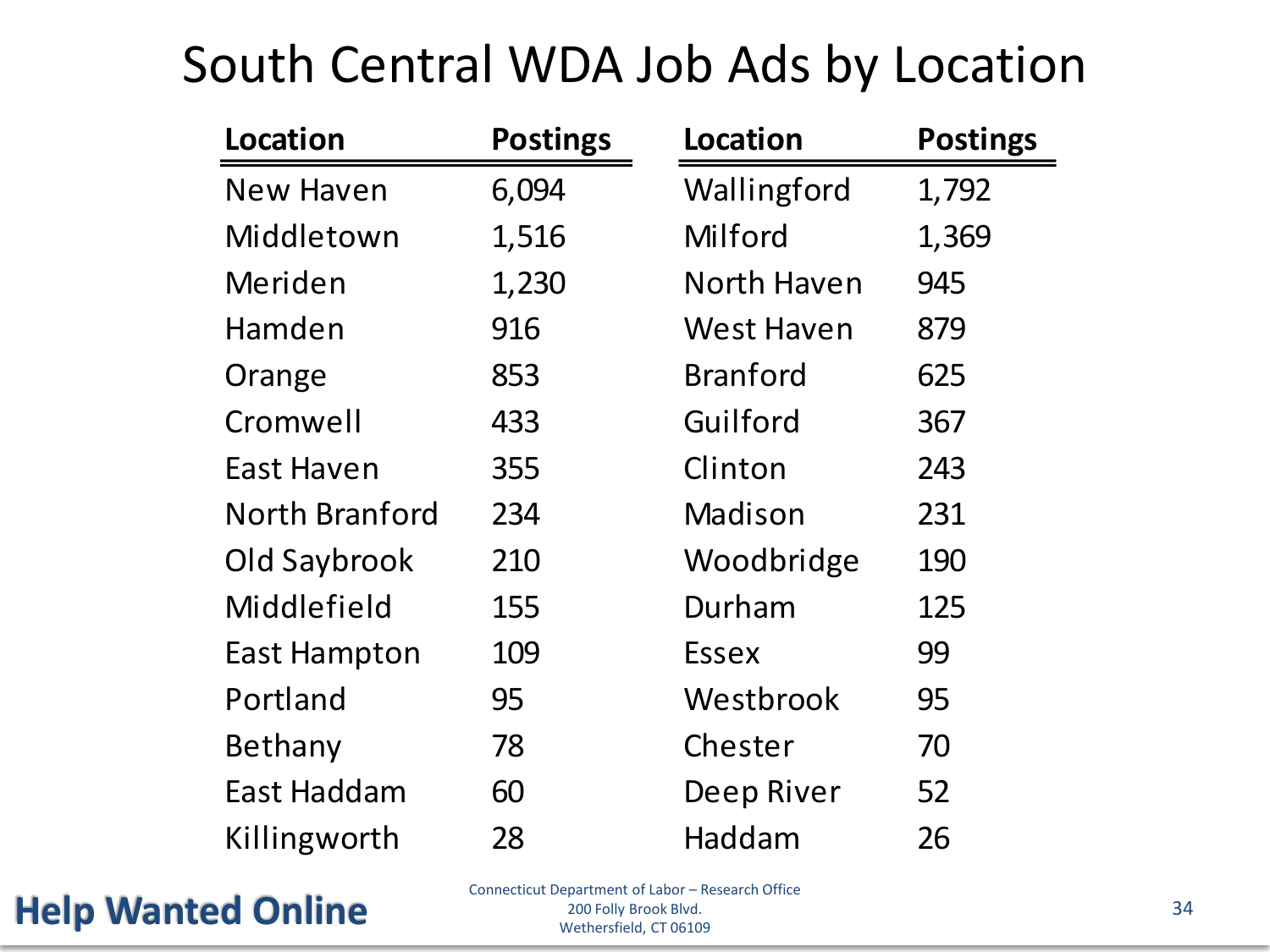# South Central WDA Employers with the Most Job Ads

- Yale University
- Capital One
- Walgreens Boots Alliance Inc
- Alexion Pharmaceuticals
- University of New Haven
- Masonicare Corporation
- Raytheon
- Page Taft Compass
- Quinnipiac University
- United Parcel Service Incorporated
- O'Reilly Automotive Inc
- CVS Health
- Lowe's Companies, Inc
- Southern Connecticut State University
- Starbucks Coffee Company
- A R Mazzotta Employment
- Genesis Healthcare Corporation
- Amazon
- Liberty Bank

### Help Wanted Online 2005 For the Concentration of Excess concentration and the concentration of the Concentration of the Concentration of the Concentration of the Concentration of the Concentration of the Concentration of t

- Yale-New Haven Health System
- Anthem Blue Cross
- Walmart / Sam's
- Medtronic
- Avangrid
- UnitedHealth Group
- Middlesex Health System Incorporated
- State of Connecticut
- Marrakech Incorporated
- Midstate Medical Center
- Department of Veterans Affairs
- Dell
- Marrakech
- Ametek Incorporated
- Wesleyan University
- Gaylord Hospital
- The Home Depot Incorporated
- Michaels Arts and Crafts
- Honeywell

Connecticut Department of Labor – Research Office 200 Folly Brook Blvd. Wethersfield, CT 06109